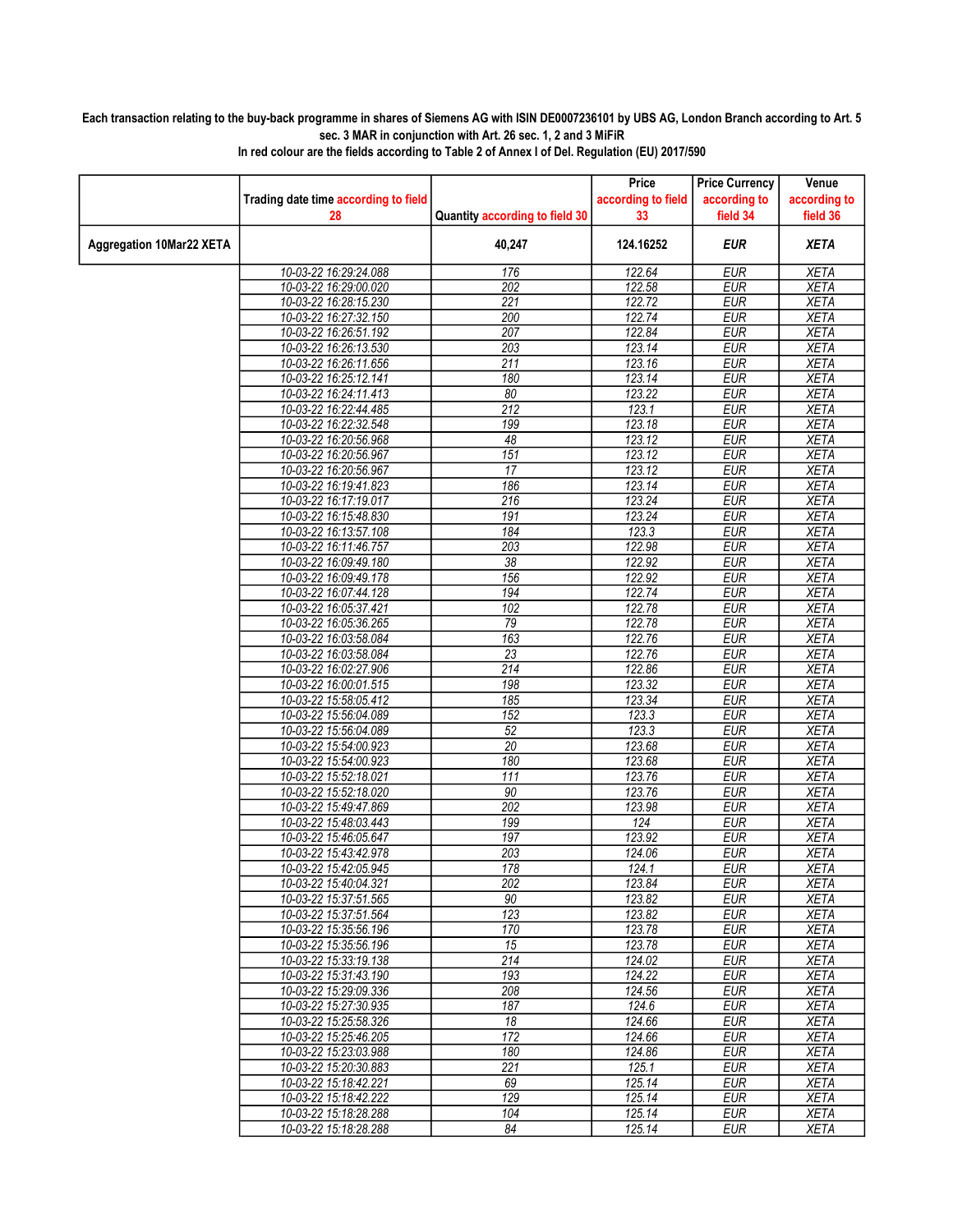| 10-03-22 15:14:52.318 | 176              | 124.62 | <b>EUR</b> | <b>XETA</b> |
|-----------------------|------------------|--------|------------|-------------|
| 10-03-22 15:14:52.318 | 27               | 124.62 | <b>EUR</b> | <b>XETA</b> |
| 10-03-22 15:12:46.659 | 54               | 124.56 | <b>EUR</b> | <b>XETA</b> |
| 10-03-22 15:12:46.659 | 141              | 124.56 | <b>EUR</b> | <b>XETA</b> |
| 10-03-22 15:10:53.343 | $\overline{217}$ | 124.58 | EUR        | <b>XETA</b> |
| 10-03-22 15:10:22.023 | $\overline{7}$   | 124.54 | <b>EUR</b> | <b>XETA</b> |
| 10-03-22 15:10:21.835 | 10               | 124.54 | EUR        | <b>XETA</b> |
| 10-03-22 15:08:38.417 | 39               | 124.3  | <b>EUR</b> | <b>XETA</b> |
|                       |                  |        |            |             |
| 10-03-22 15:08:38.417 | 108              | 124.3  | <b>EUR</b> | <b>XETA</b> |
| 10-03-22 15:08:38.417 | 57               | 124.3  | <b>EUR</b> | <b>XETA</b> |
| 10-03-22 15:05:46.021 | 216              | 124.34 | <b>EUR</b> | <b>XETA</b> |
| 10-03-22 15:05:20.724 | 14               | 124.26 | <b>EUR</b> | <b>XETA</b> |
| 10-03-22 15:05:20.653 | $\overline{7}$   | 124.26 | <b>EUR</b> | <b>XETA</b> |
| 10-03-22 15:05:20.525 | 51               | 124.26 | <b>EUR</b> | <b>XETA</b> |
| 10-03-22 15:03:00.114 | 141              | 124.1  | <b>EUR</b> | <b>XETA</b> |
| 10-03-22 15:03:00.062 | 56               | 124.1  | <b>EUR</b> | <b>XETA</b> |
| 10-03-22 15:01:24.864 | 177              | 124.52 | <b>EUR</b> | <b>XETA</b> |
| 10-03-22 14:58:24.479 | 200              | 124.92 | <b>EUR</b> | <b>XETA</b> |
| 10-03-22 14:56:18.799 | 195              | 124.5  | <b>EUR</b> | <b>XETA</b> |
| 10-03-22 14:54:17.298 | 184              | 123.38 | <b>EUR</b> | <b>XETA</b> |
|                       | $\sqrt{3}$       |        |            |             |
| 10-03-22 14:54:17.298 |                  | 123.38 | <b>EUR</b> | <b>XETA</b> |
| 10-03-22 14:54:16.897 | $\overline{5}$   | 123.38 | <b>EUR</b> | <b>XETA</b> |
| 10-03-22 14:54:16.756 | $\overline{3}$   | 123.38 | <b>EUR</b> | <b>XETA</b> |
| 10-03-22 14:54:16.668 | 18               | 123.38 | <b>EUR</b> | <b>XETA</b> |
| 10-03-22 14:54:16.596 | $\overline{3}$   | 123.38 | <b>EUR</b> | <b>XETA</b> |
| 10-03-22 14:54:16.364 | $\overline{4}$   | 123.38 | <b>EUR</b> | <b>XETA</b> |
| 10-03-22 14:51:38.009 | 213              | 123.06 | <b>EUR</b> | <b>XETA</b> |
| 10-03-22 14:49:34.229 | 209              | 122.92 | <b>EUR</b> | <b>XETA</b> |
| 10-03-22 14:47:21.653 | 189              | 122.8  | <b>EUR</b> | <b>XETA</b> |
| 10-03-22 14:45:55.776 | $\overline{212}$ | 123.06 | EUR        | <b>XETA</b> |
| 10-03-22 14:45:51.791 | $\overline{c}$   | 123.06 | <b>EUR</b> | <b>XETA</b> |
| 10-03-22 14:43:21.407 | 180              | 122.9  | EUR        | <b>XETA</b> |
| 10-03-22 14:41:05.431 | 198              | 122.72 | <b>EUR</b> | <b>XETA</b> |
| 10-03-22 14:38:39.560 | 204              | 122.3  | <b>EUR</b> | <b>XETA</b> |
|                       |                  |        |            |             |
| 10-03-22 14:36:31.831 | 192              | 122.5  | <b>EUR</b> | <b>XETA</b> |
| 10-03-22 14:34:12.476 | 13               | 122.64 | <b>EUR</b> | <b>XETA</b> |
| 10-03-22 14:34:12.476 | 80               | 122.64 | <b>EUR</b> | <b>XETA</b> |
| 10-03-22 14:34:12.450 | 126              | 122.64 | <b>EUR</b> | <b>XETA</b> |
| 10-03-22 14:32:46.468 | 83               | 122.28 | <b>EUR</b> | <b>XETA</b> |
| 10-03-22 14:32:46.468 | 98               | 122.28 | <b>EUR</b> | <b>XETA</b> |
| 10-03-22 14:30:44.691 | 218              | 122.74 | <b>EUR</b> | <b>XETA</b> |
| 10-03-22 14:28:31.669 | 217              | 122.36 | <b>EUR</b> | <b>XETA</b> |
| 10-03-22 14:26:09.241 | 126              | 122.58 | <b>EUR</b> | <b>XETA</b> |
| 10-03-22 14:26:09.241 | 82               | 122.58 | <b>EUR</b> | <b>XETA</b> |
| 10-03-22 14:21:19.585 | 221              | 122.34 | <b>EUR</b> | <b>XETA</b> |
| 10-03-22 14:18:04.934 | 104              | 122.3  | <b>EUR</b> | <b>XETA</b> |
| 10-03-22 14:18:00.461 | 102              | 122.3  | <b>EUR</b> | <b>XETA</b> |
| 10-03-22 14:14:53.184 | 163              | 122.4  | <b>EUR</b> | <b>XETA</b> |
|                       | 24               | 122.4  |            |             |
| 10-03-22 14:14:53.184 |                  |        | <b>EUR</b> | <b>XETA</b> |
| 10-03-22 14:12:29.039 | 181              | 122.14 | <b>EUR</b> | <b>XETA</b> |
| 10-03-22 14:10:00.594 | 163              | 122.2  | <b>EUR</b> | <b>XETA</b> |
| 10-03-22 14:10:00.594 | 18               | 122.2  | <b>EUR</b> | <b>XETA</b> |
| 10-03-22 14:07:27.124 | 218              | 122.66 | <b>EUR</b> | <b>XETA</b> |
| 10-03-22 14:05:01.566 | 137              | 123.06 | <b>EUR</b> | <b>XETA</b> |
| 10-03-22 14:05:00.044 | 69               | 123.06 | <b>EUR</b> | <b>XETA</b> |
| 10-03-22 14:02:27.358 | 183              | 123.08 | <b>EUR</b> | <b>XETA</b> |
| 10-03-22 13:59:10.584 | 205              | 123.08 | <b>EUR</b> | <b>XETA</b> |
| 10-03-22 13:56:27.848 | 103              | 122.94 | <b>EUR</b> | <b>XETA</b> |
| 10-03-22 13:56:27.848 | 93               | 122.94 | <b>EUR</b> | <b>XETA</b> |
| 10-03-22 13:53:38.456 | 194              | 122.94 | <b>EUR</b> | <b>XETA</b> |
|                       | 188              | 123.04 | <b>EUR</b> |             |
| 10-03-22 13:51:39.411 |                  |        |            | <b>XETA</b> |
| 10-03-22 13:49:00.113 | 215              | 123.06 | <b>EUR</b> | <b>XETA</b> |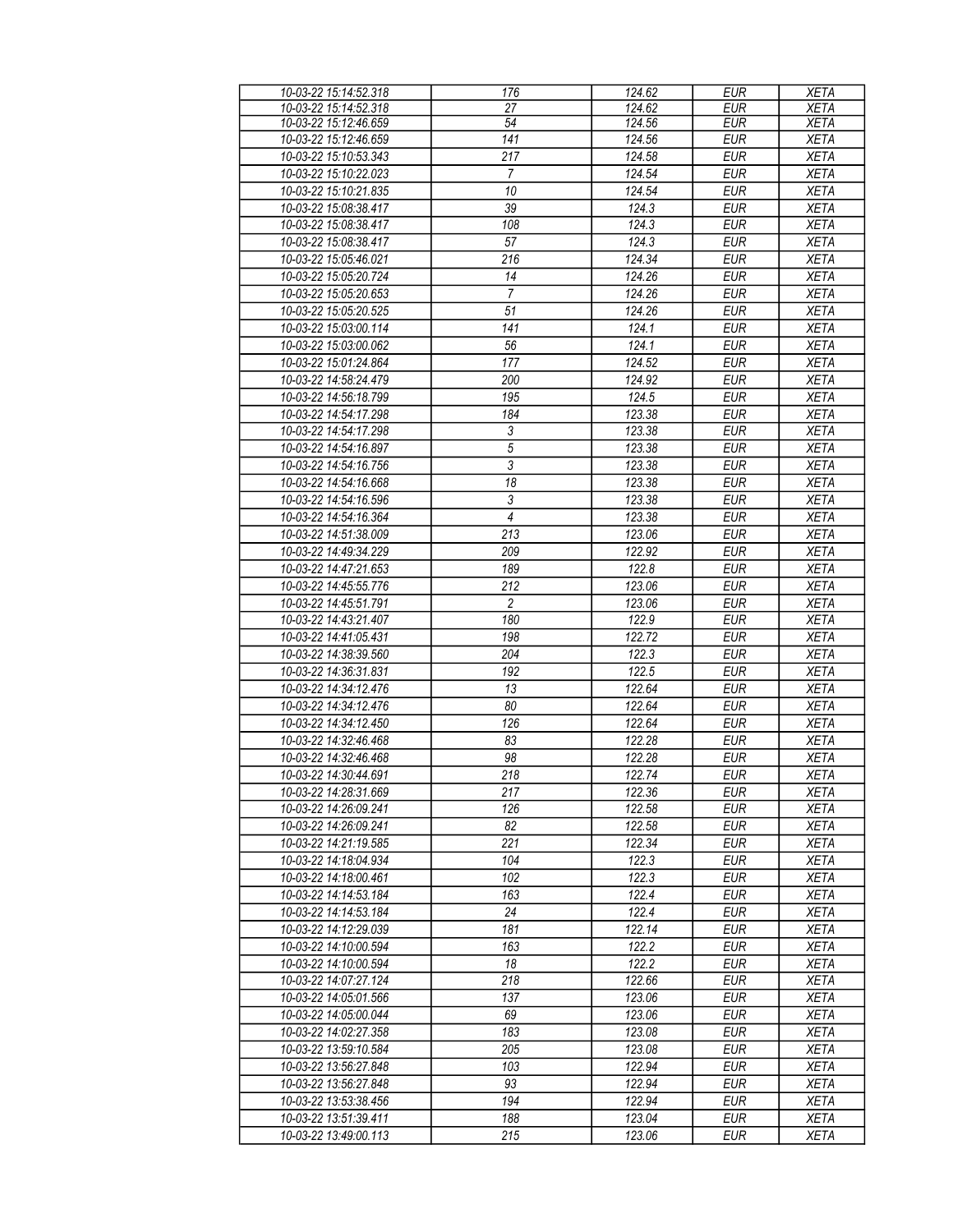| 10-03-22 13:46:53.986                          | 197 | 123.54         | <b>EUR</b> | <b>XETA</b> |
|------------------------------------------------|-----|----------------|------------|-------------|
| 10-03-22 13:44:27.274                          | 210 | 123.2          | <b>EUR</b> | <b>XETA</b> |
| 10-03-22 13:40:35.076                          | 183 | 122.98         | <b>EUR</b> | <b>XETA</b> |
| 10-03-22 13:36:49.200                          | 20  | 123.54         | <b>EUR</b> | <b>XETA</b> |
| 10-03-22 13:36:49.201                          | 184 | 123.54         | <b>EUR</b> | <b>XETA</b> |
| 10-03-22 13:33:59.806                          | 194 | 123.74         | <b>EUR</b> | <b>XETA</b> |
| 10-03-22 13:30:59.840                          | 211 | 123.54         | <b>EUR</b> | <b>XETA</b> |
| 10-03-22 13:27:28.496                          | 202 | 123.06         | <b>EUR</b> | <b>XETA</b> |
| 10-03-22 13:23:05.545                          | 209 | 123.04         | <b>EUR</b> | <b>XETA</b> |
| 10-03-22 13:19:51.969                          | 221 | 123.04         | <b>EUR</b> | <b>XETA</b> |
| 10-03-22 13:14:42.298                          | 216 | 122.76         | <b>EUR</b> | <b>XETA</b> |
| 10-03-22 13:11:17.025                          | 199 | 122.72         | <b>EUR</b> | <b>XETA</b> |
| 10-03-22 13:07:19.732                          | 191 | 122.5          | <b>EUR</b> | <b>XETA</b> |
| 10-03-22 13:03:40.499                          | 80  | 122.32         | <b>EUR</b> | <b>XETA</b> |
| 10-03-22 13:03:39.818                          | 129 | 122.32         | <b>EUR</b> | <b>XETA</b> |
| 10-03-22 13:00:00.107                          | 197 | 122.38         | <b>EUR</b> | <b>XETA</b> |
| 10-03-22 12:55:21.378                          | 219 | 122.42         | EUR        | <b>XETA</b> |
| 10-03-22 12:52:05.086                          | 126 | 122.62         | <b>EUR</b> | <b>XETA</b> |
| 10-03-22 12:52:05.086                          | 79  | 122.62         | <b>EUR</b> | <b>XETA</b> |
| 10-03-22 12:49:34.049                          | 201 | 123.2          | <b>EUR</b> | <b>XETA</b> |
|                                                | 219 | 123            | <b>EUR</b> | <b>XETA</b> |
| 10-03-22 12:46:24.937                          | 215 |                | <b>EUR</b> |             |
| 10-03-22 12:43:46.401<br>10-03-22 12:39:40.812 | 189 | 123.9          |            | <b>XETA</b> |
| 10-03-22 12:34:32.113                          |     | 123.66         | <b>EUR</b> | <b>XETA</b> |
|                                                | 156 | 123.54         | <b>EUR</b> | <b>XETA</b> |
| 10-03-22 12:34:32.113                          | 54  | 123.54         | <b>EUR</b> | <b>XETA</b> |
| 10-03-22 12:30:05.979                          | 201 | 123.78         | <b>EUR</b> | <b>XETA</b> |
| 10-03-22 12:24:28.967                          | 215 | 124            | <b>EUR</b> | <b>XETA</b> |
| 10-03-22 12:21:32.183                          | 180 | 123.92         | <b>EUR</b> | <b>XETA</b> |
| 10-03-22 12:17:56.082                          | 117 | 123.7          | <b>EUR</b> | <b>XETA</b> |
| 10-03-22 12:17:56.082                          | 91  | 123.7          | <b>EUR</b> | <b>XETA</b> |
| 10-03-22 12:12:08.146                          | 205 | 123.46         | <b>EUR</b> | <b>XETA</b> |
| 10-03-22 12:07:01.662                          | 172 | 122.9          | <b>EUR</b> | <b>XETA</b> |
| 10-03-22 12:07:00.842                          | 42  | 122.9          | <b>EUR</b> | <b>XETA</b> |
| 10-03-22 12:03:46.403                          | 211 | 123.16         | <b>EUR</b> | <b>XETA</b> |
| 10-03-22 11:58:52.200                          | 78  | 123.5          | <b>EUR</b> | <b>XETA</b> |
| 10-03-22 11:58:52.200                          | 102 | 123.5          | <b>EUR</b> | <b>XETA</b> |
| 10-03-22 11:58:52.191                          | 182 | 123.48         | <b>EUR</b> | <b>XETA</b> |
| 10-03-22 11:58:34.681                          | 19  | 123.34         | <b>EUR</b> | <b>XETA</b> |
| 10-03-22 11:55:50.102<br>10-03-22 11:52:21.382 | 137 | 123.2<br>123.2 | <b>EUR</b> | <b>XETA</b> |
|                                                | 157 |                | <b>EUR</b> | <b>XETA</b> |
| 10-03-22 11:52:21.382                          | 22  | 123.2          | EUR        | <b>XETA</b> |
| 10-03-22 11:47:50.262                          | 217 | 123.5          | <b>EUR</b> | <b>XETA</b> |
| 10-03-22 11:43:33.005                          | 200 | 123.84         | <b>EUR</b> | <b>XETA</b> |
| 10-03-22 11:40:01.666                          | 187 | 123.88         | <b>EUR</b> | <b>XETA</b> |
| 10-03-22 11:37:25.044                          | 36  | 124.52         | <b>EUR</b> | <b>XETA</b> |
| 10-03-22 11:37:25.038                          | 145 | 124.52         | <b>EUR</b> | <b>XETA</b> |
| 10-03-22 11:33:35.905                          | 191 | 124.44         | <b>EUR</b> | <b>XETA</b> |
| 10-03-22 11:29:16.198                          | 70  | 124.44         | <b>EUR</b> | <b>XETA</b> |
| 10-03-22 11:29:16.198                          | 99  | 124.44         | <b>EUR</b> | <b>XETA</b> |
| 10-03-22 11:29:06.275                          | 51  | 124.44         | <b>EUR</b> | <b>XETA</b> |
| 10-03-22 11:24:11.114                          | 204 | 124.44         | <b>EUR</b> | <b>XETA</b> |
| 10-03-22 11:19:51.896                          | 211 | 124.46         | <b>EUR</b> | <b>XETA</b> |
| 10-03-22 11:16:30.118                          | 207 | 124.46         | <b>EUR</b> | <b>XETA</b> |
| 10-03-22 11:13:10.681                          | 217 | 124.5          | <b>EUR</b> | <b>XETA</b> |
| 10-03-22 11:08:47.875                          | 183 | 124.34         | <b>EUR</b> | <b>XETA</b> |
| 10-03-22 11:04:56.379                          | 210 | 124.36         | <b>EUR</b> | <b>XETA</b> |
| 10-03-22 11:02:05.730                          | 43  | 124.54         | <b>EUR</b> | <b>XETA</b> |
| 10-03-22 11:02:04.082                          | 158 | 124.54         | <b>EUR</b> | <b>XETA</b> |
| 10-03-22 10:58:32.531                          | 202 | 124.56         | <b>EUR</b> | <b>XETA</b> |
| 10-03-22 10:54:17.457                          | 202 | 124.68         | <b>EUR</b> | <b>XETA</b> |
| 10-03-22 10:49:24.235                          | 216 | 124.52         | <b>EUR</b> | <b>XETA</b> |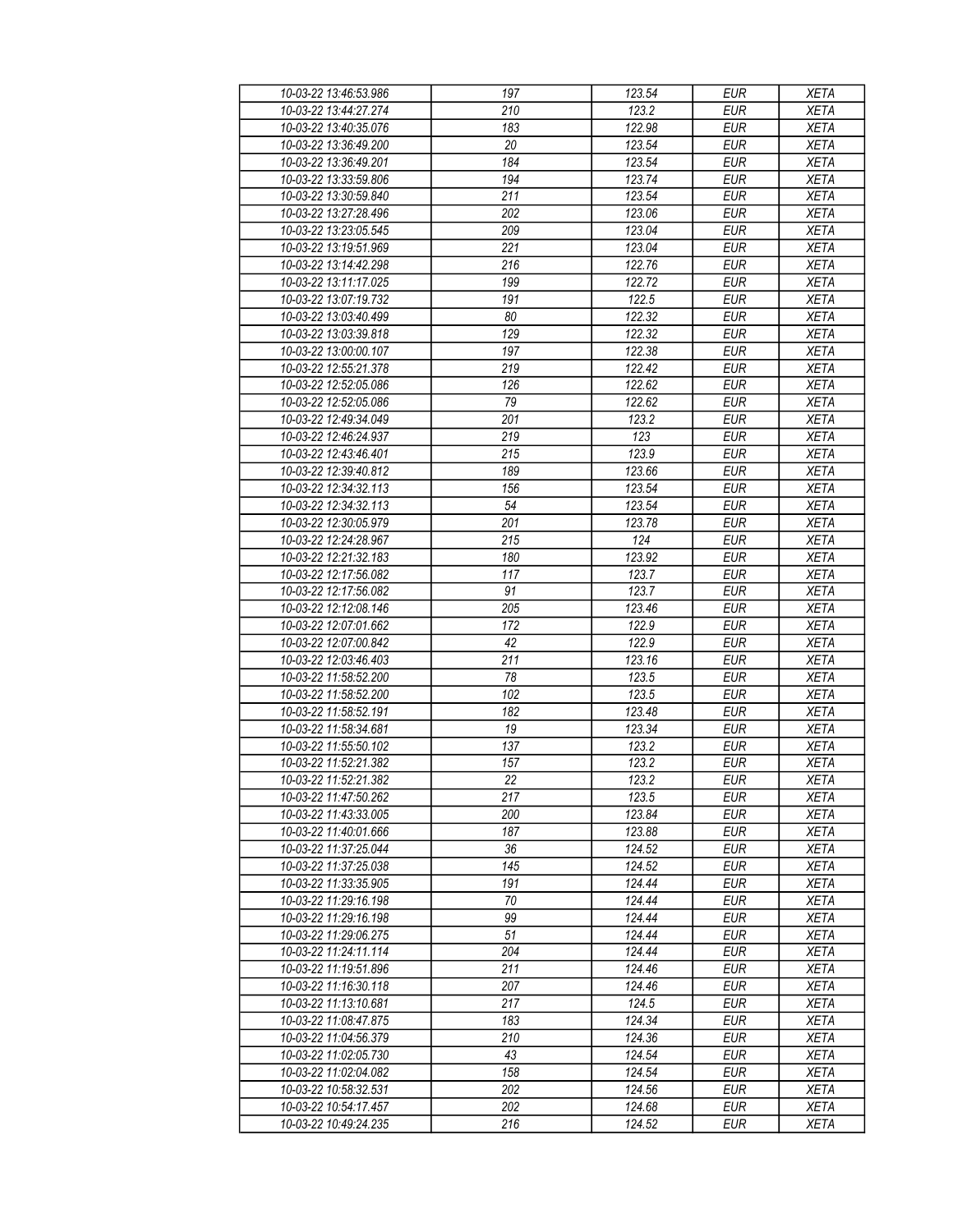| 10-03-22 10:45:39.996 | 196              | 124.48 | <b>EUR</b>       | <b>XETA</b> |
|-----------------------|------------------|--------|------------------|-------------|
| 10-03-22 10:40:54.188 | 129              | 124.2  | <b>EUR</b>       | <b>XETA</b> |
| 10-03-22 10:40:54.188 | 77               | 124.2  | <b>EUR</b>       | <b>XETA</b> |
| 10-03-22 10:37:16.569 | 88               | 124.56 | <b>EUR</b>       | <b>XETA</b> |
| 10-03-22 10:37:16.569 | 102              | 124.56 | <b>EUR</b>       | <b>XETA</b> |
| 10-03-22 10:34:42.905 | 203              | 124.76 | <b>EUR</b>       | <b>XETA</b> |
| 10-03-22 10:34:11.227 | 3                | 124.68 | <b>EUR</b>       | <b>XETA</b> |
| 10-03-22 10:28:29.137 | $\overline{215}$ | 124.72 | <b>EUR</b>       | <b>XETA</b> |
| 10-03-22 10:24:00.357 | 220              | 124.6  | <b>EUR</b>       | <b>XETA</b> |
| 10-03-22 10:21:23.576 | 208              | 124.76 | <b>EUR</b>       | <b>XETA</b> |
| 10-03-22 10:18:20.720 | 65               | 124.32 | <b>EUR</b>       | <b>XETA</b> |
| 10-03-22 10:18:20.716 | 153              | 124.32 | <b>EUR</b>       | <b>XETA</b> |
| 10-03-22 10:15:24.401 | 215              | 124.18 | <b>EUR</b>       | <b>XETA</b> |
| 10-03-22 10:11:43.222 | 179              | 124.06 | <b>EUR</b>       | <b>XETA</b> |
| 10-03-22 10:08:38.637 | 168              | 124    | EUR              | <b>XETA</b> |
| 10-03-22 10:08:38.638 | 10               | 124    | <b>EUR</b>       | <b>XETA</b> |
| 10-03-22 10:07:00.625 | 15               | 124.32 | EUR              | <b>XETA</b> |
| 10-03-22 10:07:00.625 | 173              | 124.32 | <b>EUR</b>       | <b>XETA</b> |
|                       |                  |        |                  |             |
| 10-03-22 10:04:32.774 | 200              | 124.4  | <b>EUR</b>       | <b>XETA</b> |
| 10-03-22 10:02:23.084 | 191              | 124.74 | <b>EUR</b>       | <b>XETA</b> |
| 10-03-22 09:58:50.964 | 216              | 124.44 | <b>EUR</b>       | <b>XETA</b> |
| 10-03-22 09:56:23.797 | 217              | 125.04 | <b>EUR</b>       | <b>XETA</b> |
| 10-03-22 09:55:03.647 | 67               | 125.08 | <b>EUR</b>       | <b>XETA</b> |
| 10-03-22 09:55:03.647 | 100              | 125.06 | <b>EUR</b>       | XETA        |
| 10-03-22 09:55:03.647 | 40               | 125.04 | <b>EUR</b>       | <b>XETA</b> |
| 10-03-22 09:54:13.076 | 193              | 125.26 | EUR              | <b>XETA</b> |
| 10-03-22 09:53:39.382 | 201              | 126.08 | <b>EUR</b>       | <b>XETA</b> |
| 10-03-22 09:50:19.062 | 190              | 126.32 | <b>EUR</b>       | <b>XETA</b> |
| 10-03-22 09:47:02.959 | 188              | 126.54 | <b>EUR</b>       | <b>XETA</b> |
| 10-03-22 09:43:00.744 | 184              | 126.7  | <b>EUR</b>       | <b>XETA</b> |
| 10-03-22 09:40:03.604 | 183              | 126.16 | <b>EUR</b>       | <b>XETA</b> |
| 10-03-22 09:35:22.276 | 201              | 125.9  | <b>EUR</b>       | <b>XETA</b> |
| 10-03-22 09:35:22.214 | 17               | 125.9  | <b>EUR</b>       | <b>XETA</b> |
| 10-03-22 09:32:08.460 | 211              | 125.44 | <b>EUR</b>       | <b>XETA</b> |
| 10-03-22 09:29:01.942 | 212              | 125.88 | $E\overline{UR}$ | <b>XETA</b> |
| 10-03-22 09:25:47.643 | 216              | 125.98 | <b>EUR</b>       | <b>XETA</b> |
| 10-03-22 09:23:13.335 | 213              | 126.38 | <b>EUR</b>       | <b>XETA</b> |
| 10-03-22 09:20:16.321 | 91               | 126.36 | <b>EUR</b>       | <b>XETA</b> |
| 10-03-22 09:20:16.320 | 113              | 126.36 | <b>EUR</b>       | <b>XETA</b> |
| 10-03-22 09:17:46.374 | 181              | 126.32 | <b>EUR</b>       | <b>XETA</b> |
| 10-03-22 09:11:16.182 | 194              | 126.96 | <b>EUR</b>       | <b>XETA</b> |
| 10-03-22 09:11:16.172 | 187              | 126.94 | <b>EUR</b>       | <b>XETA</b> |
| 10-03-22 09:08:44.042 | 213              | 126.52 | <b>EUR</b>       | <b>XETA</b> |
| 10-03-22 09:07:32.860 | 47               | 126.82 | <b>EUR</b>       | <b>XETA</b> |
| 10-03-22 09:07:32.860 | 136              | 126.82 | <b>EUR</b>       | <b>XETA</b> |
| 10-03-22 09:07:32.859 | 17               | 126.82 | <b>EUR</b>       | <b>XETA</b> |
| 10-03-22 09:06:10.883 | 95               | 126.68 | <b>EUR</b>       | <b>XETA</b> |
| 10-03-22 09:06:10.883 | 87               | 126.68 | <b>EUR</b>       | <b>XETA</b> |
| 10-03-22 09:04:59.130 | 212              | 126.46 | <b>EUR</b>       | <b>XETA</b> |
| 10-03-22 09:03:41.902 | 179              | 126    | <b>EUR</b>       | <b>XETA</b> |
| 10-03-22 09:02:23.107 | 210              | 125.72 | <b>EUR</b>       | <b>XETA</b> |
| 10-03-22 09:01:07.723 | 197              | 125.36 | <b>EUR</b>       | <b>XETA</b> |
| 10-03-22 09:00:16.937 | 100              | 125.72 | <b>EUR</b>       | <b>XETA</b> |
| 10-03-22 09:00:16.937 | 110              | 125.7  | <b>EUR</b>       | <b>XETA</b> |
| 10-03-22 08:59:14.445 | 207              | 124.78 | <b>EUR</b>       | <b>XETA</b> |
| 10-03-22 08:56:14.050 | 149              | 124.2  | <b>EUR</b>       | <b>XETA</b> |
| 10-03-22 08:56:14.046 | 29               | 124.2  | <b>EUR</b>       | <b>XETA</b> |
| 10-03-22 08:53:34.433 | 201              | 124.22 | <b>EUR</b>       | <b>XETA</b> |
| 10-03-22 08:51:20.041 | 193              | 124.7  | <b>EUR</b>       | <b>XETA</b> |
| 10-03-22 08:50:15.962 | 181              | 124.84 | <b>EUR</b>       | <b>XETA</b> |
| 10-03-22 08:47:38.065 | 206              | 124.66 | <b>EUR</b>       | <b>XETA</b> |
|                       |                  |        |                  |             |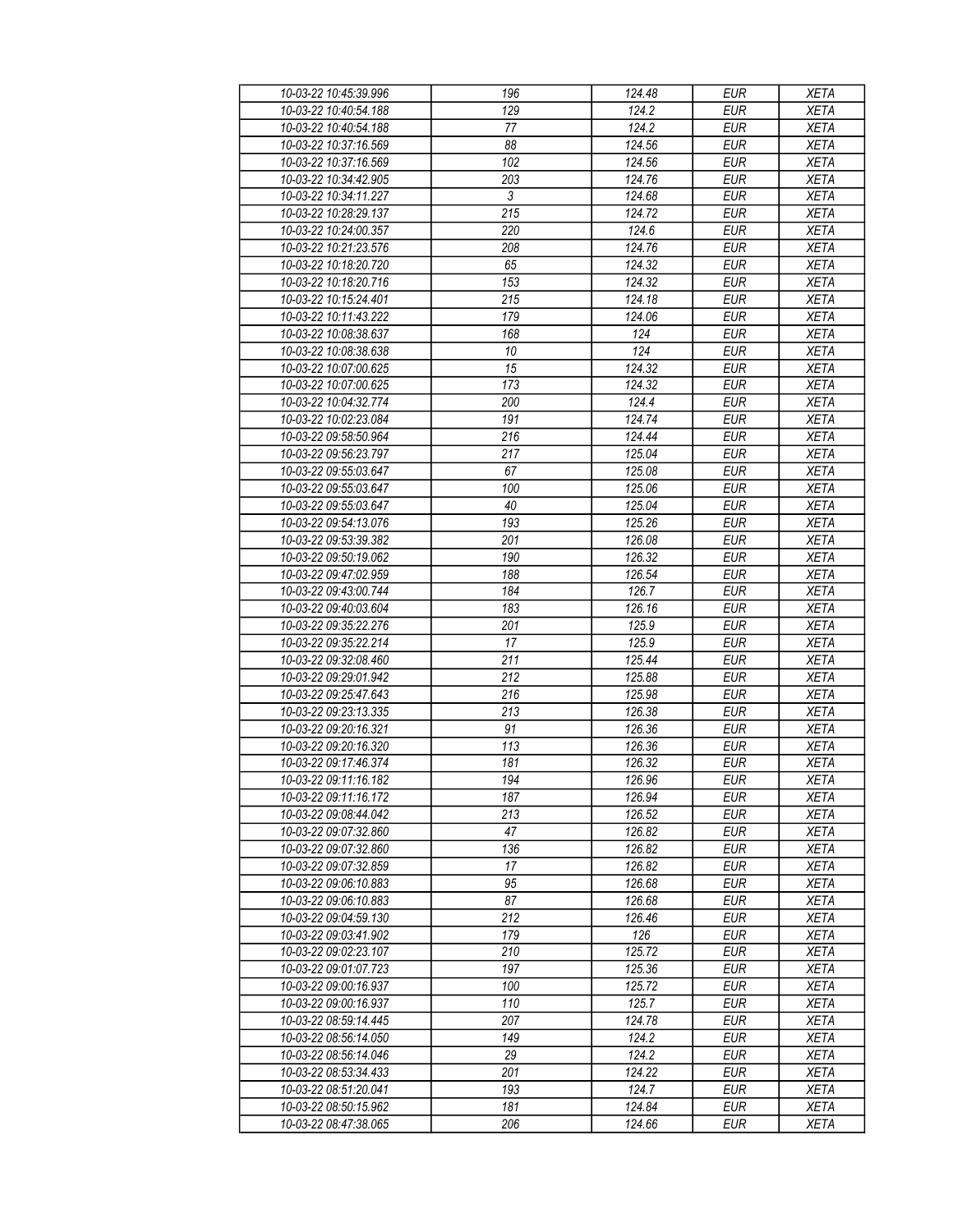| 10-03-22 08:46:03.192 | 24               | 124.64 | <b>EUR</b> | <b>XETA</b> |
|-----------------------|------------------|--------|------------|-------------|
| 10-03-22 08:46:03.192 | 131              | 124.62 | <b>EUR</b> | <b>XETA</b> |
| 10-03-22 08:46:03.192 | 50               | 124.6  | <b>EUR</b> | <b>XETA</b> |
| 10-03-22 08:42:59.205 | $\overline{216}$ | 124.78 | <b>EUR</b> | <b>XETA</b> |
| 10-03-22 08:41:46.150 | 184              | 125.02 | <b>EUR</b> | <b>XETA</b> |
| 10-03-22 08:39:52.355 | 221              | 124.82 | <b>EUR</b> | <b>XETA</b> |
| 10-03-22 08:38:50.605 | 196              | 124.68 | <b>EUR</b> | <b>XETA</b> |
| 10-03-22 08:37:41.438 | 42               | 124.74 | <b>EUR</b> | <b>XETA</b> |
| 10-03-22 08:37:41.438 | 161              | 124.74 | <b>EUR</b> | <b>XETA</b> |
| 10-03-22 08:35:36.942 | 127              | 124.32 | <b>EUR</b> | <b>XETA</b> |
| 10-03-22 08:35:36.942 | 57               | 124.32 | <b>EUR</b> | <b>XETA</b> |
| 10-03-22 08:34:14.982 | 185              | 124.42 | <b>EUR</b> | <b>XETA</b> |
| 10-03-22 08:33:07.615 | 204              | 124.46 | <b>EUR</b> | <b>XETA</b> |
| 10-03-22 08:31:00.730 | 14               | 125.38 | <b>EUR</b> | <b>XETA</b> |
| 10-03-22 08:30:55.770 | 104              | 125.38 | <b>EUR</b> | <b>XETA</b> |
| 10-03-22 08:30:55.770 | 81               | 125.38 | <b>EUR</b> | <b>XETA</b> |
| 10-03-22 08:30:37.746 | 80               | 125.54 | <b>EUR</b> | <b>XETA</b> |
| 10-03-22 08:28:22.347 | $\overline{212}$ | 125.06 | <b>EUR</b> | <b>XETA</b> |
| 10-03-22 08:27:22.909 | 22               | 124.98 | <b>EUR</b> | <b>XETA</b> |
| 10-03-22 08:27:22.702 | 156              | 124.98 | <b>EUR</b> | <b>XETA</b> |
| 10-03-22 08:25:18.687 | 218              | 124.94 | <b>EUR</b> | <b>XETA</b> |
| 10-03-22 08:24:46.578 | 104              | 125.14 | <b>EUR</b> | <b>XETA</b> |
| 10-03-22 08:24:46.578 | 78               | 125.14 | <b>EUR</b> | <b>XETA</b> |
| 10-03-22 08:22:00.367 | 219              | 125.5  | <b>EUR</b> | <b>XETA</b> |
| 10-03-22 08:20:57.552 | 199              | 125.8  | <b>EUR</b> | <b>XETA</b> |
| 10-03-22 08:20:03.114 | 148              | 125.92 | <b>EUR</b> | <b>XETA</b> |
| 10-03-22 08:20:03.114 | 46               | 125.92 | <b>EUR</b> | <b>XETA</b> |
| 10-03-22 08:18:23.579 | 125              | 125.96 | <b>EUR</b> | <b>XETA</b> |
| 10-03-22 08:18:23.579 | 71               | 125.96 | <b>EUR</b> | <b>XETA</b> |
| 10-03-22 08:16:50.369 | 182              | 126.24 | <b>EUR</b> | <b>XETA</b> |
| 10-03-22 08:14:38.165 | 188              | 126.34 | <b>EUR</b> | <b>XETA</b> |
| 10-03-22 08:13:17.002 | 195              | 126.32 | <b>EUR</b> | <b>XETA</b> |
| 10-03-22 08:11:15.773 | 137              | 126    | <b>EUR</b> | <b>XETA</b> |
| 10-03-22 08:11:15.773 | 187              | 126.02 | <b>EUR</b> | <b>XETA</b> |
| 10-03-22 08:11:15.770 | 57               | 126    | <b>EUR</b> | <b>XETA</b> |
| 10-03-22 08:09:46.221 | 219              | 126.38 | <b>EUR</b> | <b>XETA</b> |
| 10-03-22 08:08:27.685 | 38               | 126.5  | <b>EUR</b> | <b>XETA</b> |
| 10-03-22 08:08:27.685 | 152              | 126.5  | <b>EUR</b> | <b>XETA</b> |
| 10-03-22 08:07:20.678 | 203              | 126.36 | <b>EUR</b> | <b>XETA</b> |
| 10-03-22 08:05:15.306 | 201              | 126.06 | <b>EUR</b> | <b>XETA</b> |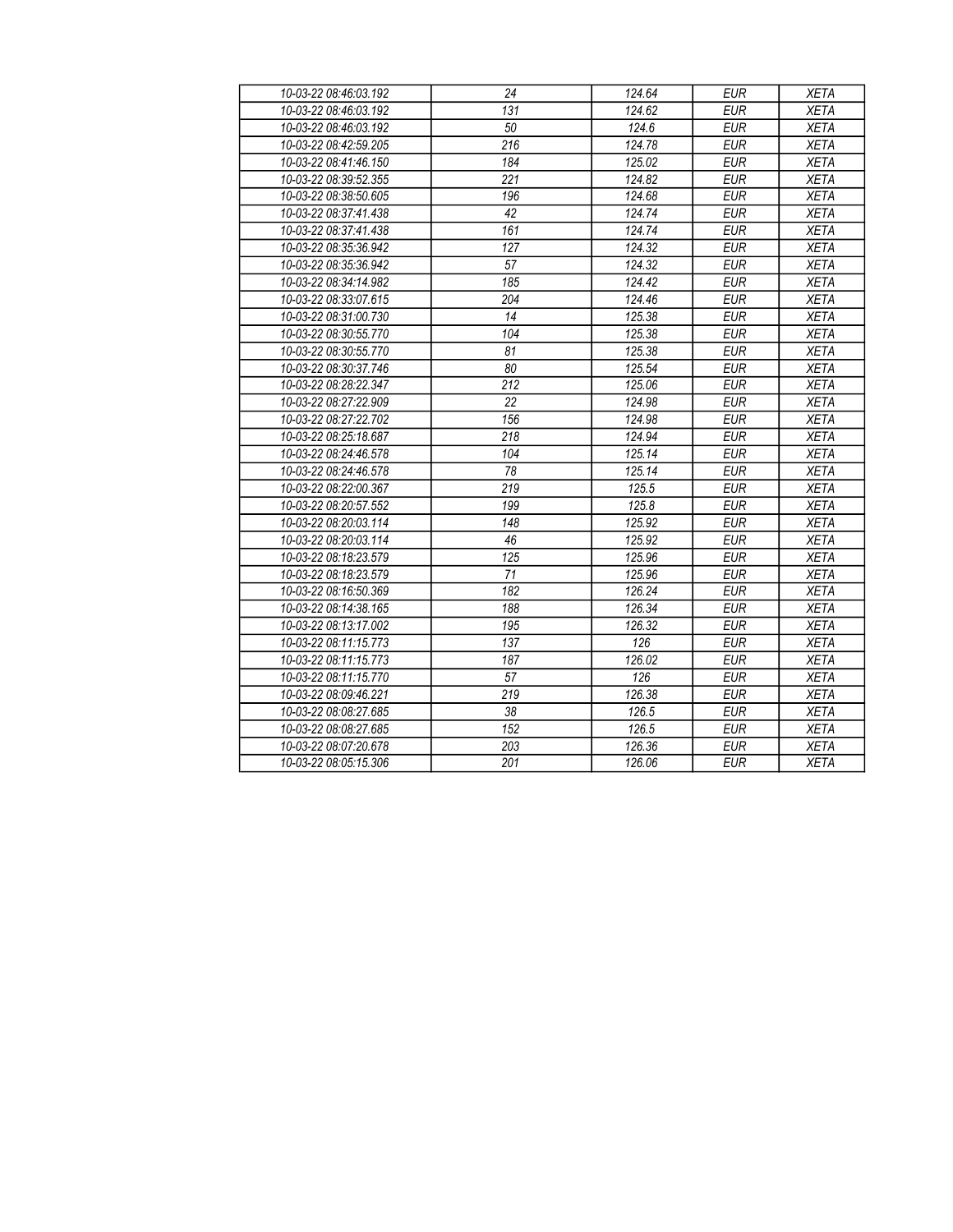## Each order relating to the buy-back programme above according to Art. 5 sec. 3 MAR in conjunction with Art. 25 sec. 1 and 2 MiFiR

In red colour are the fields according to Table 2 of the Annex of Del. Regulation (EU) 2017/580; alternatively you may report the

| Date and Time according to field 9 | <b>Segment MIC code</b><br>according to field 16 | <b>Transaction price</b><br>according to field 28 | <b>Price currency according</b><br>to field 29 | <b>Buy-sell indicator</b><br>according to field 32 |
|------------------------------------|--------------------------------------------------|---------------------------------------------------|------------------------------------------------|----------------------------------------------------|
| 10-03-22 16:29:24.088              | <b>XETA</b>                                      | 122.64                                            | <b>EUR</b>                                     | <b>BUY</b>                                         |
| 10-03-22 16:29:00.020              | <b>XETA</b>                                      | 122.58                                            | <b>EUR</b>                                     | <b>BUY</b>                                         |
| 10-03-22 16:28:15.230              | <b>XETA</b>                                      | 122.72                                            | <b>EUR</b>                                     | <b>BUY</b>                                         |
| 10-03-22 16:27:32.150              | <b>XETA</b>                                      | 122.74                                            | <b>EUR</b>                                     | <b>BUY</b>                                         |
| 10-03-22 16:26:51.192              | <b>XETA</b>                                      | 122.84                                            | <b>EUR</b>                                     | <b>BUY</b>                                         |
| 10-03-22 16:26:13.530              | <b>XETA</b>                                      | 123.14                                            | <b>EUR</b>                                     | <b>BUY</b>                                         |
| 10-03-22 16:26:11.656              | <b>XETA</b>                                      | 123.16                                            | <b>EUR</b>                                     | <b>BUY</b>                                         |
| 10-03-22 16:25:12.141              | <b>XETA</b>                                      | 123.14                                            | <b>EUR</b>                                     | <b>BUY</b>                                         |
| 10-03-22 16:24:11.413              | <b>XETA</b>                                      | 123.22                                            | <b>EUR</b>                                     | <b>BUY</b>                                         |
| 10-03-22 16:22:44.485              | <b>XETA</b>                                      | 123.1                                             | <b>EUR</b>                                     | <b>BUY</b>                                         |
| 10-03-22 16:22:32.548              | <b>XETA</b>                                      | 123.18                                            | <b>EUR</b>                                     | <b>BUY</b>                                         |
| 10-03-22 16:20:56.968              | <b>XETA</b>                                      | 123.12                                            | <b>EUR</b>                                     | <b>BUY</b>                                         |
| 10-03-22 16:20:56.967              | <b>XETA</b>                                      | 123.12                                            | <b>EUR</b>                                     | <b>BUY</b>                                         |
| 10-03-22 16:20:56.967              | <b>XETA</b>                                      | 123.12                                            | <b>EUR</b>                                     | <b>BUY</b>                                         |
| 10-03-22 16:19:41.823              | <b>XETA</b>                                      | 123.14                                            | <b>EUR</b>                                     | <b>BUY</b>                                         |
| 10-03-22 16:17:19.017              | <b>XETA</b>                                      | 123.24                                            | <b>EUR</b>                                     | <b>BUY</b>                                         |
| 10-03-22 16:15:48.830              | <b>XETA</b>                                      | 123.24                                            | <b>EUR</b>                                     | <b>BUY</b>                                         |
| 10-03-22 16:13:57.108              | <b>XETA</b>                                      | 123.3                                             | <b>EUR</b>                                     | <b>BUY</b>                                         |
| 10-03-22 16:11:46.757              | <b>XETA</b>                                      | 122.98                                            | <b>EUR</b>                                     | <b>BUY</b>                                         |
| 10-03-22 16:09:49.180              | <b>XETA</b>                                      | 122.92                                            | <b>EUR</b>                                     | <b>BUY</b>                                         |
| 10-03-22 16:09:49.178              | <b>XETA</b>                                      | 122.92                                            | <b>EUR</b>                                     | <b>BUY</b>                                         |
| 10-03-22 16:07:44.128              | <b>XETA</b>                                      | 122.74                                            | <b>EUR</b>                                     | <b>BUY</b>                                         |
| 10-03-22 16:05:37.421              | <b>XETA</b>                                      | 122.78                                            | <b>EUR</b>                                     | <b>BUY</b>                                         |
| 10-03-22 16:05:36.265              | <b>XETA</b>                                      | 122.78                                            | <b>EUR</b>                                     | <b>BUY</b>                                         |
| 10-03-22 16:03:58.084              | <b>XETA</b>                                      | 122.76                                            | <b>EUR</b>                                     | <b>BUY</b>                                         |
| 10-03-22 16:03:58.084              | <b>XETA</b>                                      | 122.76                                            | <b>EUR</b>                                     | <b>BUY</b>                                         |
| 10-03-22 16:02:27.906              | <b>XETA</b>                                      | 122.86                                            | <b>EUR</b>                                     | <b>BUY</b>                                         |
| 10-03-22 16:00:01.515              | <b>XETA</b>                                      | 123.32                                            | <b>EUR</b>                                     | <b>BUY</b>                                         |
| 10-03-22 15:58:05.412              | <b>XETA</b>                                      | 123.34                                            | <b>EUR</b>                                     | <b>BUY</b>                                         |
| 10-03-22 15:56:04.089              | <b>XETA</b>                                      | 123.3                                             | <b>EUR</b>                                     | <b>BUY</b>                                         |
| 10-03-22 15:56:04.089              | <b>XETA</b>                                      | 123.3                                             | <b>EUR</b>                                     | <b>BUY</b>                                         |
| 10-03-22 15:54:00.923              | <b>XETA</b>                                      | 123.68                                            | <b>EUR</b>                                     | <b>BUY</b>                                         |
| 10-03-22 15:54:00.923              | <b>XETA</b>                                      | 123.68                                            | <b>EUR</b>                                     | <b>BUY</b>                                         |
| 10-03-22 15:52:18.021              | <b>XETA</b>                                      | 123.76                                            | <b>EUR</b>                                     | <b>BUY</b>                                         |
| 10-03-22 15:52:18.020              | <b>XETA</b>                                      | 123.76                                            | <b>EUR</b>                                     | <b>BUY</b>                                         |
| 10-03-22 15:49:47.869              | <b>XETA</b>                                      | 123.98                                            | <b>EUR</b>                                     | <b>BUY</b>                                         |
| 10-03-22 15:48:03.443              | <b>XETA</b>                                      | 124                                               | <b>EUR</b>                                     | <b>BUY</b>                                         |
| 10-03-22 15:46:05.647              | <b>XETA</b>                                      | 123.92                                            | <b>EUR</b>                                     | <b>BUY</b>                                         |
| 10-03-22 15:43:42.978              | <b>XETA</b>                                      | 124.06                                            | <b>EUR</b>                                     | <b>BUY</b>                                         |
| 10-03-22 15:42:05.945              | <b>XETA</b>                                      | 124.1                                             | <b>EUR</b>                                     | <b>BUY</b>                                         |
| 10-03-22 15:40:04.321              | <b>XETA</b>                                      | 123.84                                            | <b>EUR</b>                                     | <b>BUY</b>                                         |
| 10-03-22 15:37:51.565              | <b>XETA</b>                                      | 123.82                                            | <b>EUR</b>                                     | <b>BUY</b>                                         |
| 10-03-22 15:37:51.564              | <b>XETA</b>                                      | 123.82                                            | <b>EUR</b>                                     | <b>BUY</b>                                         |
| 10-03-22 15:35:56.196              | <b>XETA</b>                                      | 123.78                                            | <b>EUR</b>                                     | <b>BUY</b>                                         |
| 10-03-22 15:35:56.196              | <b>XETA</b>                                      | 123.78                                            | <b>EUR</b>                                     | <b>BUY</b>                                         |
| 10-03-22 15:33:19.138              | <b>XETA</b>                                      | 124.02                                            | <b>EUR</b>                                     | <b>BUY</b>                                         |
| 10-03-22 15:31:43.190              | <b>XETA</b>                                      | 124.22                                            | <b>EUR</b>                                     | <b>BUY</b>                                         |
| 10-03-22 15:29:09.336              | <b>XETA</b>                                      | 124.56                                            | <b>EUR</b>                                     | <b>BUY</b>                                         |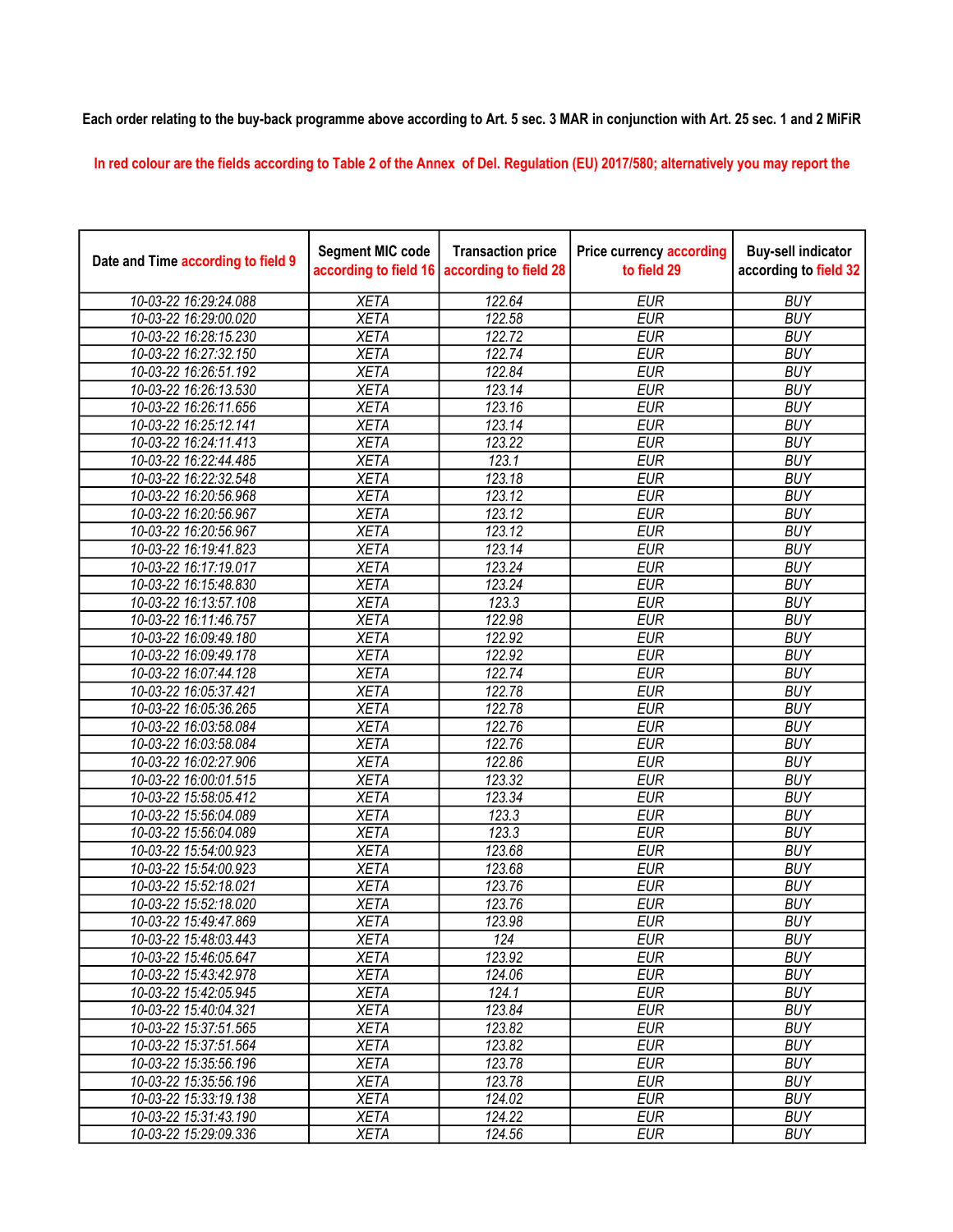| 10-03-22 15:27:30.935 | <b>XETA</b> | 124.6  | <b>EUR</b> | <b>BUY</b> |
|-----------------------|-------------|--------|------------|------------|
| 10-03-22 15:25:58.326 | <b>XETA</b> | 124.66 | <b>EUR</b> | <b>BUY</b> |
| 10-03-22 15:25:46.205 | <b>XETA</b> | 124.66 | <b>EUR</b> | <b>BUY</b> |
| 10-03-22 15:23:03.988 | <b>XETA</b> | 124.86 | <b>EUR</b> | <b>BUY</b> |
| 10-03-22 15:20:30.883 | <b>XETA</b> | 125.1  | <b>EUR</b> | <b>BUY</b> |
| 10-03-22 15:18:42.221 | <b>XETA</b> | 125.14 | <b>EUR</b> | <b>BUY</b> |
| 10-03-22 15:18:42.222 | <b>XETA</b> | 125.14 | <b>EUR</b> | <b>BUY</b> |
| 10-03-22 15:18:28.288 | <b>XETA</b> | 125.14 | <b>EUR</b> | <b>BUY</b> |
| 10-03-22 15:18:28.288 | <b>XETA</b> | 125.14 | <b>EUR</b> | <b>BUY</b> |
| 10-03-22 15:14:52.318 | <b>XETA</b> | 124.62 | <b>EUR</b> | <b>BUY</b> |
| 10-03-22 15:14:52.318 | <b>XETA</b> | 124.62 | <b>EUR</b> | <b>BUY</b> |
| 10-03-22 15:12:46.659 | <b>XETA</b> | 124.56 | <b>EUR</b> | <b>BUY</b> |
| 10-03-22 15:12:46.659 | <b>XETA</b> | 124.56 | <b>EUR</b> | <b>BUY</b> |
| 10-03-22 15:10:53.343 | <b>XETA</b> | 124.58 | <b>EUR</b> | <b>BUY</b> |
| 10-03-22 15:10:22.023 | <b>XETA</b> | 124.54 | <b>EUR</b> | <b>BUY</b> |
| 10-03-22 15:10:21.835 | <b>XETA</b> | 124.54 | <b>EUR</b> | <b>BUY</b> |
| 10-03-22 15:08:38.417 | <b>XETA</b> | 124.3  | <b>EUR</b> | <b>BUY</b> |
| 10-03-22 15:08:38.417 | <b>XETA</b> | 124.3  | <b>EUR</b> | <b>BUY</b> |
| 10-03-22 15:08:38.417 | <b>XETA</b> | 124.3  | <b>EUR</b> | <b>BUY</b> |
| 10-03-22 15:05:46.021 | <b>XETA</b> | 124.34 | <b>EUR</b> | <b>BUY</b> |
| 10-03-22 15:05:20.724 | <b>XETA</b> | 124.26 | <b>EUR</b> | <b>BUY</b> |
| 10-03-22 15:05:20.653 | <b>XETA</b> | 124.26 | <b>EUR</b> | <b>BUY</b> |
| 10-03-22 15:05:20.525 | <b>XETA</b> | 124.26 | <b>EUR</b> | <b>BUY</b> |
| 10-03-22 15:03:00.114 | <b>XETA</b> | 124.1  | <b>EUR</b> | <b>BUY</b> |
| 10-03-22 15:03:00.062 | <b>XETA</b> | 124.1  | <b>EUR</b> | <b>BUY</b> |
|                       |             |        |            |            |
| 10-03-22 15:01:24.864 | <b>XETA</b> | 124.52 | <b>EUR</b> | <b>BUY</b> |
| 10-03-22 14:58:24.479 | <b>XETA</b> | 124.92 | <b>EUR</b> | <b>BUY</b> |
| 10-03-22 14:56:18.799 | <b>XETA</b> | 124.5  | <b>EUR</b> | <b>BUY</b> |
| 10-03-22 14:54:17.298 | <b>XETA</b> | 123.38 | <b>EUR</b> | <b>BUY</b> |
| 10-03-22 14:54:17.298 | <b>XETA</b> | 123.38 | <b>EUR</b> | <b>BUY</b> |
| 10-03-22 14:54:16.897 | <b>XETA</b> | 123.38 | <b>EUR</b> | <b>BUY</b> |
| 10-03-22 14:54:16.756 | <b>XETA</b> | 123.38 | <b>EUR</b> | <b>BUY</b> |
| 10-03-22 14:54:16.668 | <b>XETA</b> | 123.38 | <b>EUR</b> | <b>BUY</b> |
| 10-03-22 14:54:16.596 | <b>XETA</b> | 123.38 | <b>EUR</b> | <b>BUY</b> |
| 10-03-22 14:54:16.364 | <b>XETA</b> | 123.38 | <b>EUR</b> | <b>BUY</b> |
| 10-03-22 14:51:38.009 | <b>XETA</b> | 123.06 | <b>EUR</b> | <b>BUY</b> |
| 10-03-22 14:49:34.229 | <b>XETA</b> | 122.92 | <b>EUR</b> | <b>BUY</b> |
| 10-03-22 14:47:21.653 | <b>XETA</b> | 122.8  | EUR        | <b>BUY</b> |
| 10-03-22 14:45:55.776 | <b>XETA</b> | 123.06 | <b>EUR</b> | <b>BUY</b> |
| 10-03-22 14:45:51.791 | <b>XETA</b> | 123.06 | <b>EUR</b> | <b>BUY</b> |
| 10-03-22 14:43:21.407 | <b>XETA</b> | 122.9  | <b>EUR</b> | <b>BUY</b> |
| 10-03-22 14:41:05.431 | <b>XETA</b> | 122.72 | <b>EUR</b> | <b>BUY</b> |
|                       |             |        |            | <b>BUY</b> |
| 10-03-22 14:38:39.560 | <b>XETA</b> | 122.3  | <b>EUR</b> |            |
| 10-03-22 14:36:31.831 | <b>XETA</b> | 122.5  | <b>EUR</b> | <b>BUY</b> |
| 10-03-22 14:34:12.476 | <b>XETA</b> | 122.64 | <b>EUR</b> | <b>BUY</b> |
| 10-03-22 14:34:12.476 | <b>XETA</b> | 122.64 | <b>EUR</b> | <b>BUY</b> |
| 10-03-22 14:34:12.450 | <b>XETA</b> | 122.64 | EUR        | <b>BUY</b> |
| 10-03-22 14:32:46.468 | <b>XETA</b> | 122.28 | <b>EUR</b> | <b>BUY</b> |
| 10-03-22 14:32:46.468 | <b>XETA</b> | 122.28 | <b>EUR</b> | <b>BUY</b> |
| 10-03-22 14:30:44.691 | <b>XETA</b> | 122.74 | <b>EUR</b> | <b>BUY</b> |
| 10-03-22 14:28:31.669 | <b>XETA</b> | 122.36 | <b>EUR</b> | <b>BUY</b> |
| 10-03-22 14:26:09.241 | <b>XETA</b> | 122.58 | <b>EUR</b> | <b>BUY</b> |
| 10-03-22 14:26:09.241 | <b>XETA</b> | 122.58 | <b>EUR</b> | <b>BUY</b> |
| 10-03-22 14:21:19.585 | XETA        | 122.34 | <b>EUR</b> | <b>BUY</b> |
|                       |             |        |            |            |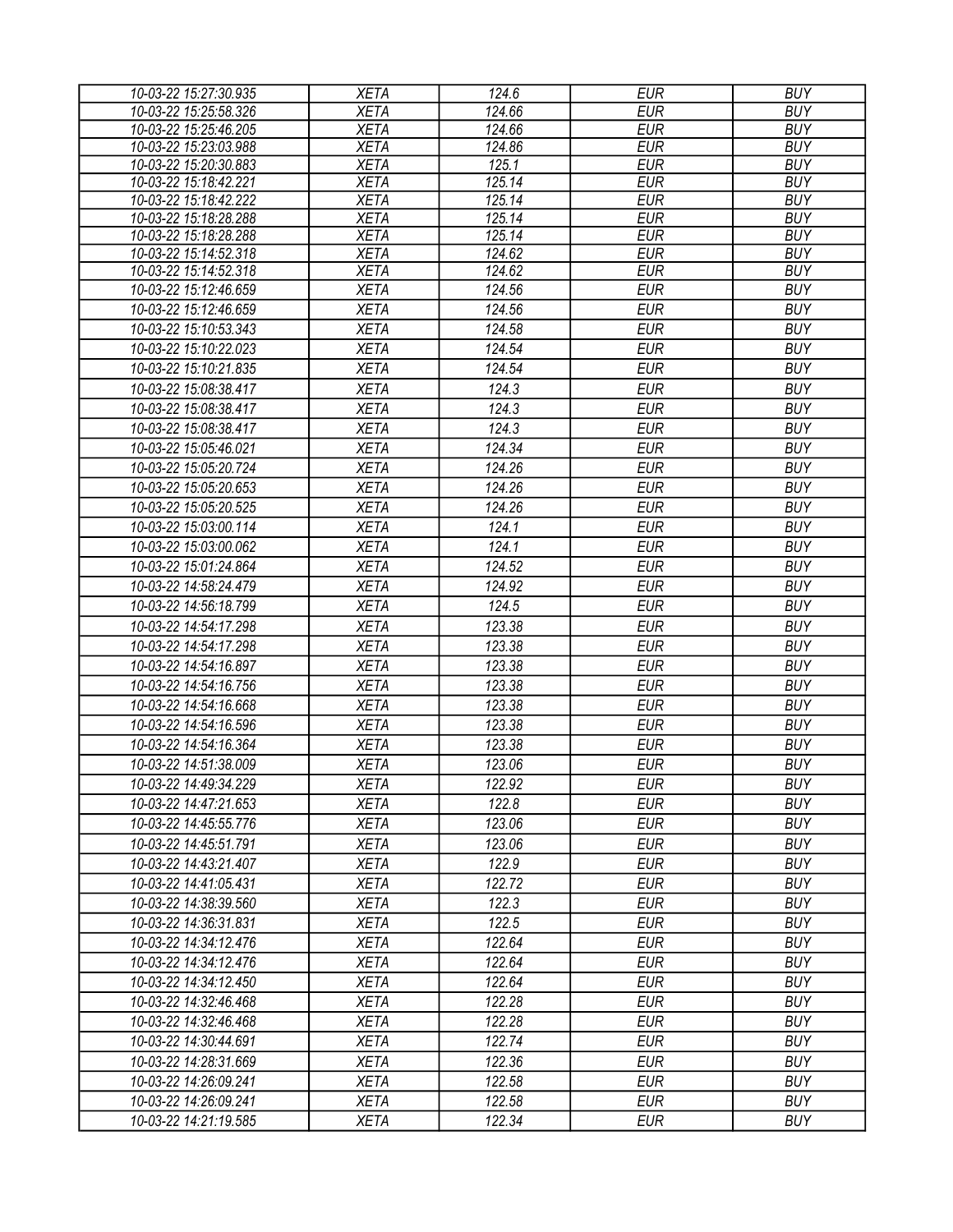| 10-03-22 14:18:04.934 | XETA        | 122.3  | <b>EUR</b> | <b>BUY</b> |
|-----------------------|-------------|--------|------------|------------|
| 10-03-22 14:18:00.461 | <b>XETA</b> | 122.3  | <b>EUR</b> | <b>BUY</b> |
| 10-03-22 14:14:53.184 | <b>XETA</b> | 122.4  | <b>EUR</b> | <b>BUY</b> |
| 10-03-22 14:14:53.184 | <b>XETA</b> | 122.4  | <b>EUR</b> | <b>BUY</b> |
| 10-03-22 14:12:29.039 | <b>XETA</b> | 122.14 | <b>EUR</b> | <b>BUY</b> |
| 10-03-22 14:10:00.594 | <b>XETA</b> | 122.2  | <b>EUR</b> | <b>BUY</b> |
| 10-03-22 14:10:00.594 | <b>XETA</b> | 122.2  | <b>EUR</b> | <b>BUY</b> |
| 10-03-22 14:07:27.124 | <b>XETA</b> | 122.66 | <b>EUR</b> | <b>BUY</b> |
| 10-03-22 14:05:01.566 | <b>XETA</b> | 123.06 | <b>EUR</b> | <b>BUY</b> |
| 10-03-22 14:05:00.044 | <b>XETA</b> | 123.06 | <b>EUR</b> | <b>BUY</b> |
| 10-03-22 14:02:27.358 | <b>XETA</b> | 123.08 | <b>EUR</b> | <b>BUY</b> |
| 10-03-22 13:59:10.584 | <b>XETA</b> | 123.08 | <b>EUR</b> | <b>BUY</b> |
| 10-03-22 13:56:27.848 | <b>XETA</b> | 122.94 | <b>EUR</b> | <b>BUY</b> |
| 10-03-22 13:56:27.848 | <b>XETA</b> | 122.94 | <b>EUR</b> | <b>BUY</b> |
| 10-03-22 13:53:38.456 | <b>XETA</b> | 122.94 | <b>EUR</b> | <b>BUY</b> |
| 10-03-22 13:51:39.411 | <b>XETA</b> | 123.04 | <b>EUR</b> | <b>BUY</b> |
| 10-03-22 13:49:00.113 | <b>XETA</b> | 123.06 | <b>EUR</b> | <b>BUY</b> |
| 10-03-22 13:46:53.986 | <b>XETA</b> | 123.54 | <b>EUR</b> | <b>BUY</b> |
| 10-03-22 13:44:27.274 | <b>XETA</b> | 123.2  | <b>EUR</b> | <b>BUY</b> |
| 10-03-22 13:40:35.076 | <b>XETA</b> | 122.98 | <b>EUR</b> | <b>BUY</b> |
| 10-03-22 13:36:49.200 | <b>XETA</b> | 123.54 | <b>EUR</b> | <b>BUY</b> |
| 10-03-22 13:36:49.201 | <b>XETA</b> | 123.54 | <b>EUR</b> | <b>BUY</b> |
| 10-03-22 13:33:59.806 | <b>XETA</b> | 123.74 | <b>EUR</b> | <b>BUY</b> |
| 10-03-22 13:30:59.840 | <b>XETA</b> | 123.54 | <b>EUR</b> | <b>BUY</b> |
| 10-03-22 13:27:28.496 | <b>XETA</b> | 123.06 | <b>EUR</b> | <b>BUY</b> |
| 10-03-22 13:23:05.545 | <b>XETA</b> | 123.04 | <b>EUR</b> | <b>BUY</b> |
| 10-03-22 13:19:51.969 | <b>XETA</b> | 123.04 | <b>EUR</b> | <b>BUY</b> |
| 10-03-22 13:14:42.298 | <b>XETA</b> | 122.76 | <b>EUR</b> | <b>BUY</b> |
| 10-03-22 13:11:17.025 | <b>XETA</b> | 122.72 | <b>EUR</b> | <b>BUY</b> |
| 10-03-22 13:07:19.732 | <b>XETA</b> | 122.5  | <b>EUR</b> | <b>BUY</b> |
| 10-03-22 13:03:40.499 | <b>XETA</b> | 122.32 | <b>EUR</b> | <b>BUY</b> |
| 10-03-22 13:03:39.818 | <b>XETA</b> | 122.32 | <b>EUR</b> | <b>BUY</b> |
| 10-03-22 13:00:00.107 | <b>XETA</b> | 122.38 | <b>EUR</b> | <b>BUY</b> |
|                       |             |        |            |            |
| 10-03-22 12:55:21.378 | <b>XETA</b> | 122.42 | <b>EUR</b> | <b>BUY</b> |
| 10-03-22 12:52:05.086 | <b>XETA</b> | 122.62 | <b>EUR</b> | <b>BUY</b> |
| 10-03-22 12:52:05.086 | <b>XETA</b> | 122.62 | <b>EUR</b> | <b>BUY</b> |
| 10-03-22 12:49:34.049 | <b>XETA</b> | 123.2  | <b>EUR</b> | <b>BUY</b> |
| 10-03-22 12:46:24.937 | <b>XETA</b> | 123    | <b>EUR</b> | <b>BUY</b> |
| 10-03-22 12:43:46.401 | <b>XETA</b> | 123.9  | <b>EUR</b> | <b>BUY</b> |
| 10-03-22 12:39:40.812 | <b>XETA</b> | 123.66 | <b>EUR</b> | <b>BUY</b> |
| 10-03-22 12:34:32.113 | <b>XETA</b> | 123.54 | <b>EUR</b> | <b>BUY</b> |
| 10-03-22 12:34:32.113 | <b>XETA</b> | 123.54 | <b>EUR</b> | <b>BUY</b> |
| 10-03-22 12:30:05.979 | <b>XETA</b> | 123.78 | <b>EUR</b> | <b>BUY</b> |
| 10-03-22 12:24:28.967 | <b>XETA</b> | 124    | <b>EUR</b> | <b>BUY</b> |
| 10-03-22 12:21:32.183 | <b>XETA</b> | 123.92 | <b>EUR</b> | <b>BUY</b> |
| 10-03-22 12:17:56.082 | <b>XETA</b> | 123.7  | <b>EUR</b> | <b>BUY</b> |
| 10-03-22 12:17:56.082 | <b>XETA</b> | 123.7  | <b>EUR</b> | <b>BUY</b> |
| 10-03-22 12:12:08.146 | <b>XETA</b> | 123.46 | <b>EUR</b> | <b>BUY</b> |
| 10-03-22 12:07:01.662 | <b>XETA</b> | 122.9  | <b>EUR</b> | <b>BUY</b> |
| 10-03-22 12:07:00.842 | <b>XETA</b> | 122.9  | <b>EUR</b> | <b>BUY</b> |
| 10-03-22 12:03:46.403 | <b>XETA</b> | 123.16 | EUR        | <b>BUY</b> |
| 10-03-22 11:58:52.200 | <b>XETA</b> | 123.5  | <b>EUR</b> | <b>BUY</b> |
| 10-03-22 11:58:52.200 | XETA        | 123.5  | <b>EUR</b> | <b>BUY</b> |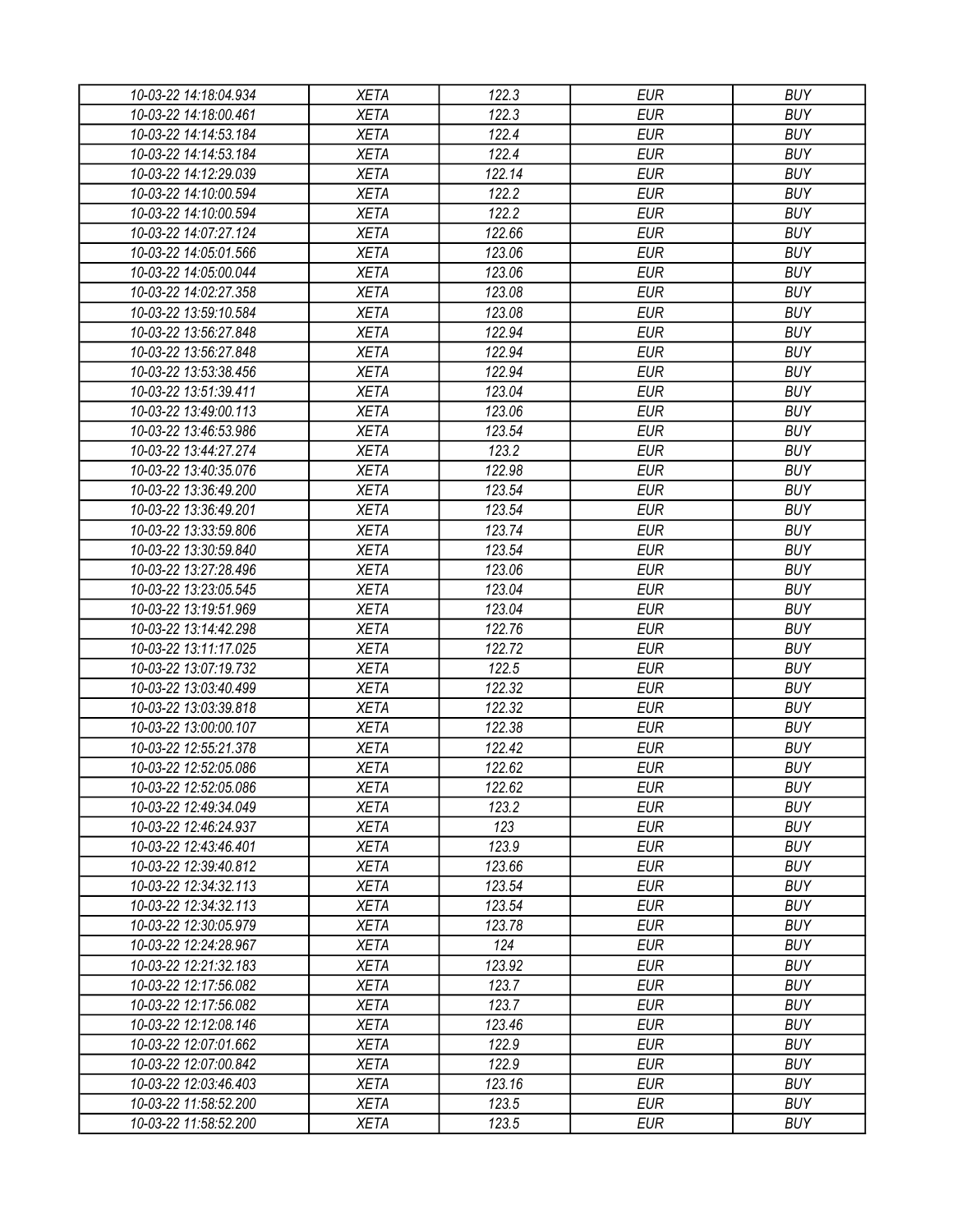| 10-03-22 11:58:52.191 | XETA        | 123.48 | <b>EUR</b> | <b>BUY</b> |
|-----------------------|-------------|--------|------------|------------|
| 10-03-22 11:58:34.681 | <b>XETA</b> | 123.34 | <b>EUR</b> | <b>BUY</b> |
| 10-03-22 11:55:50.102 | <b>XETA</b> | 123.2  | <b>EUR</b> | <b>BUY</b> |
| 10-03-22 11:52:21.382 | <b>XETA</b> | 123.2  | <b>EUR</b> | <b>BUY</b> |
| 10-03-22 11:52:21.382 | <b>XETA</b> | 123.2  | <b>EUR</b> | <b>BUY</b> |
| 10-03-22 11:47:50.262 | <b>XETA</b> | 123.5  | <b>EUR</b> | <b>BUY</b> |
| 10-03-22 11:43:33.005 | <b>XETA</b> | 123.84 | <b>EUR</b> | <b>BUY</b> |
| 10-03-22 11:40:01.666 | <b>XETA</b> | 123.88 | <b>EUR</b> | <b>BUY</b> |
| 10-03-22 11:37:25.044 | <b>XETA</b> | 124.52 | <b>EUR</b> | <b>BUY</b> |
| 10-03-22 11:37:25.038 | <b>XETA</b> | 124.52 | <b>EUR</b> | <b>BUY</b> |
| 10-03-22 11:33:35.905 | <b>XETA</b> | 124.44 | <b>EUR</b> | <b>BUY</b> |
| 10-03-22 11:29:16.198 | <b>XETA</b> | 124.44 | <b>EUR</b> | <b>BUY</b> |
| 10-03-22 11:29:16.198 | <b>XETA</b> | 124.44 | <b>EUR</b> | <b>BUY</b> |
| 10-03-22 11:29:06.275 | <b>XETA</b> | 124.44 | <b>EUR</b> | <b>BUY</b> |
| 10-03-22 11:24:11.114 | <b>XETA</b> | 124.44 | <b>EUR</b> | <b>BUY</b> |
| 10-03-22 11:19:51.896 | <b>XETA</b> | 124.46 | <b>EUR</b> | <b>BUY</b> |
| 10-03-22 11:16:30.118 | <b>XETA</b> | 124.46 | <b>EUR</b> | <b>BUY</b> |
| 10-03-22 11:13:10.681 | <b>XETA</b> | 124.5  | <b>EUR</b> | <b>BUY</b> |
| 10-03-22 11:08:47.875 | <b>XETA</b> | 124.34 | <b>EUR</b> | <b>BUY</b> |
| 10-03-22 11:04:56.379 | <b>XETA</b> | 124.36 | <b>EUR</b> | <b>BUY</b> |
| 10-03-22 11:02:05.730 | <b>XETA</b> | 124.54 | <b>EUR</b> | <b>BUY</b> |
| 10-03-22 11:02:04.082 | <b>XETA</b> | 124.54 | <b>EUR</b> | <b>BUY</b> |
|                       |             |        | <b>EUR</b> | <b>BUY</b> |
| 10-03-22 10:58:32.531 | <b>XETA</b> | 124.56 |            |            |
| 10-03-22 10:54:17.457 | <b>XETA</b> | 124.68 | <b>EUR</b> | <b>BUY</b> |
| 10-03-22 10:49:24.235 | <b>XETA</b> | 124.52 | <b>EUR</b> | <b>BUY</b> |
| 10-03-22 10:45:39.996 | <b>XETA</b> | 124.48 | <b>EUR</b> | <b>BUY</b> |
| 10-03-22 10:40:54.188 | <b>XETA</b> | 124.2  | <b>EUR</b> | <b>BUY</b> |
| 10-03-22 10:40:54.188 | <b>XETA</b> | 124.2  | <b>EUR</b> | <b>BUY</b> |
| 10-03-22 10:37:16.569 | <b>XETA</b> | 124.56 | <b>EUR</b> | <b>BUY</b> |
| 10-03-22 10:37:16.569 | <b>XETA</b> | 124.56 | <b>EUR</b> | <b>BUY</b> |
| 10-03-22 10:34:42.905 | <b>XETA</b> | 124.76 | <b>EUR</b> | <b>BUY</b> |
| 10-03-22 10:34:11.227 | <b>XETA</b> | 124.68 | <b>EUR</b> | <b>BUY</b> |
| 10-03-22 10:28:29.137 | <b>XETA</b> | 124.72 | <b>EUR</b> | <b>BUY</b> |
| 10-03-22 10:24:00.357 | <b>XETA</b> | 124.6  | <b>EUR</b> | <b>BUY</b> |
| 10-03-22 10:21:23.576 | <b>XETA</b> | 124.76 | <b>EUR</b> | <b>BUY</b> |
| 10-03-22 10:18:20.720 | <b>XETA</b> | 124.32 | <b>EUR</b> | <b>BUY</b> |
| 10-03-22 10:18:20.716 | <b>XETA</b> | 124.32 | <b>EUR</b> | <b>BUY</b> |
| 10-03-22 10:15:24.401 | <b>XETA</b> | 124.18 | <b>EUR</b> | <b>BUY</b> |
| 10-03-22 10:11:43.222 | <b>XETA</b> | 124.06 | <b>EUR</b> | <b>BUY</b> |
| 10-03-22 10:08:38.637 | <b>XETA</b> | 124    | <b>EUR</b> | <b>BUY</b> |
| 10-03-22 10:08:38.638 | <b>XETA</b> | 124    | <b>EUR</b> | <b>BUY</b> |
| 10-03-22 10:07:00.625 | <b>XETA</b> | 124.32 | <b>EUR</b> | <b>BUY</b> |
| 10-03-22 10:07:00.625 | <b>XETA</b> | 124.32 | <b>EUR</b> | <b>BUY</b> |
| 10-03-22 10:04:32.774 | <b>XETA</b> | 124.4  | <b>EUR</b> | <b>BUY</b> |
| 10-03-22 10:02:23.084 | <b>XETA</b> | 124.74 | <b>EUR</b> | <b>BUY</b> |
| 10-03-22 09:58:50.964 | <b>XETA</b> | 124.44 | <b>EUR</b> | <b>BUY</b> |
| 10-03-22 09:56:23.797 | <b>XETA</b> | 125.04 | <b>EUR</b> | <b>BUY</b> |
| 10-03-22 09:55:03.647 | <b>XETA</b> | 125.08 | <b>EUR</b> | <b>BUY</b> |
| 10-03-22 09:55:03.647 | <b>XETA</b> | 125.06 | <b>EUR</b> | <b>BUY</b> |
| 10-03-22 09:55:03.647 | <b>XETA</b> | 125.04 | <b>EUR</b> | <b>BUY</b> |
| 10-03-22 09:54:13.076 | <b>XETA</b> | 125.26 | EUR        | <b>BUY</b> |
| 10-03-22 09:53:39.382 | <b>XETA</b> | 126.08 | <b>EUR</b> | <b>BUY</b> |
| 10-03-22 09:50:19.062 | XETA        | 126.32 | <b>EUR</b> | <b>BUY</b> |
|                       |             |        |            |            |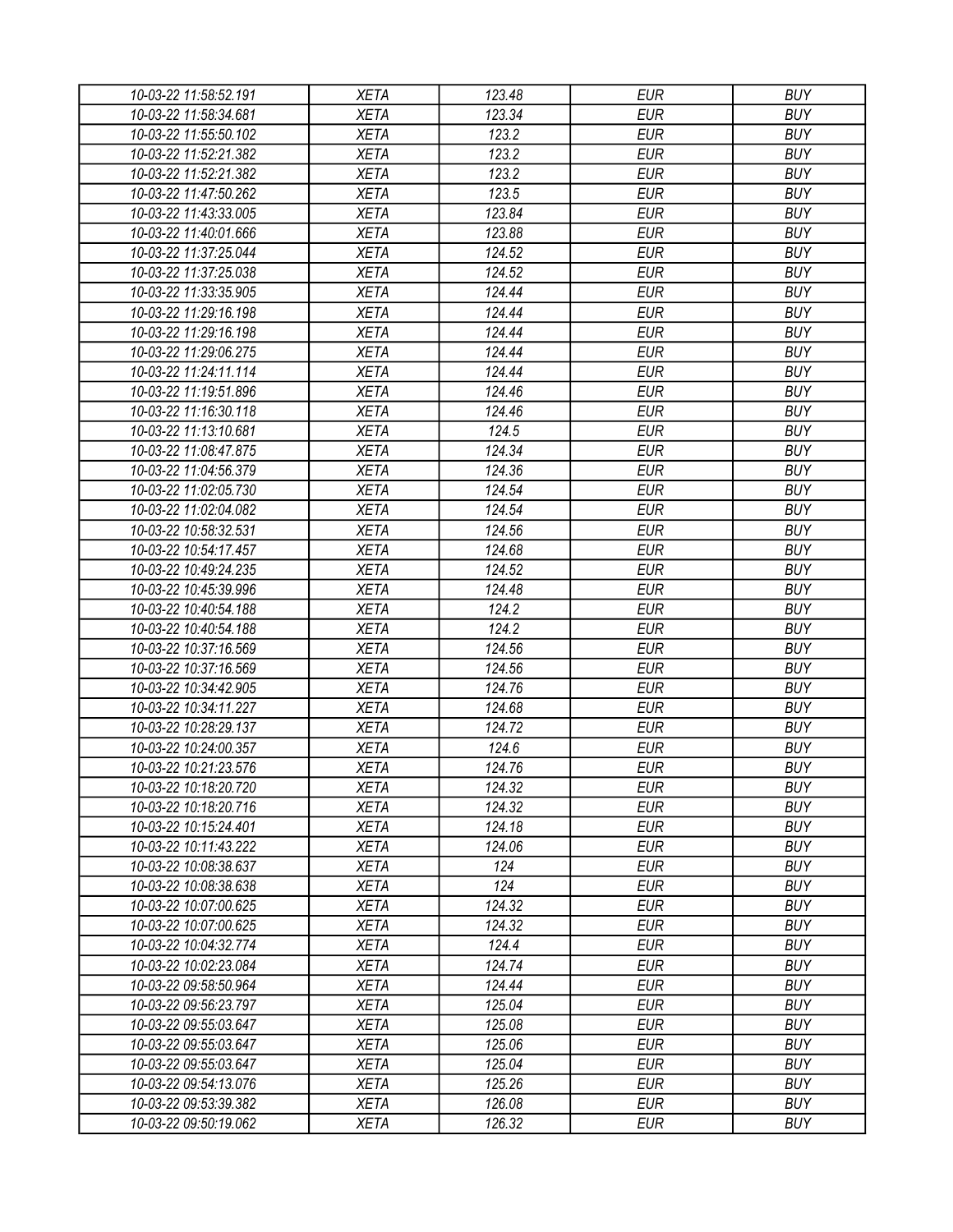| 10-03-22 09:47:02.959 | <b>XETA</b> | 126.54 | <b>EUR</b> | <b>BUY</b> |
|-----------------------|-------------|--------|------------|------------|
| 10-03-22 09:43:00.744 | <b>XETA</b> | 126.7  | <b>EUR</b> | <b>BUY</b> |
| 10-03-22 09:40:03.604 | <b>XETA</b> | 126.16 | <b>EUR</b> | <b>BUY</b> |
| 10-03-22 09:35:22.276 | <b>XETA</b> | 125.9  | <b>EUR</b> | <b>BUY</b> |
| 10-03-22 09:35:22.214 | <b>XETA</b> | 125.9  | <b>EUR</b> | <b>BUY</b> |
| 10-03-22 09:32:08.460 | <b>XETA</b> | 125.44 | <b>EUR</b> | <b>BUY</b> |
| 10-03-22 09:29:01.942 | <b>XETA</b> | 125.88 | <b>EUR</b> | <b>BUY</b> |
| 10-03-22 09:25:47.643 | <b>XETA</b> | 125.98 | <b>EUR</b> | <b>BUY</b> |
| 10-03-22 09:23:13.335 | <b>XETA</b> | 126.38 | <b>EUR</b> | <b>BUY</b> |
| 10-03-22 09:20:16.321 | <b>XETA</b> | 126.36 | <b>EUR</b> | <b>BUY</b> |
| 10-03-22 09:20:16.320 | <b>XETA</b> | 126.36 | <b>EUR</b> | <b>BUY</b> |
| 10-03-22 09:17:46.374 | <b>XETA</b> | 126.32 | <b>EUR</b> | <b>BUY</b> |
| 10-03-22 09:11:16.182 | <b>XETA</b> | 126.96 | <b>EUR</b> | <b>BUY</b> |
| 10-03-22 09:11:16.172 | <b>XETA</b> | 126.94 | <b>EUR</b> | <b>BUY</b> |
| 10-03-22 09:08:44.042 | <b>XETA</b> | 126.52 | <b>EUR</b> | <b>BUY</b> |
| 10-03-22 09:07:32.860 | <b>XETA</b> | 126.82 | <b>EUR</b> | <b>BUY</b> |
| 10-03-22 09:07:32.860 | <b>XETA</b> | 126.82 | <b>EUR</b> | <b>BUY</b> |
| 10-03-22 09:07:32.859 | <b>XETA</b> | 126.82 | <b>EUR</b> | <b>BUY</b> |
| 10-03-22 09:06:10.883 | <b>XETA</b> | 126.68 | <b>EUR</b> | <b>BUY</b> |
| 10-03-22 09:06:10.883 | <b>XETA</b> | 126.68 | <b>EUR</b> | <b>BUY</b> |
| 10-03-22 09:04:59.130 | <b>XETA</b> | 126.46 | <b>EUR</b> | <b>BUY</b> |
| 10-03-22 09:03:41.902 | <b>XETA</b> | 126    | <b>EUR</b> | <b>BUY</b> |
|                       | <b>XETA</b> | 125.72 | <b>EUR</b> | <b>BUY</b> |
| 10-03-22 09:02:23.107 |             |        | <b>EUR</b> | <b>BUY</b> |
| 10-03-22 09:01:07.723 | <b>XETA</b> | 125.36 |            |            |
| 10-03-22 09:00:16.937 | <b>XETA</b> | 125.72 | <b>EUR</b> | <b>BUY</b> |
| 10-03-22 09:00:16.937 | <b>XETA</b> | 125.7  | <b>EUR</b> | <b>BUY</b> |
| 10-03-22 08:59:14.445 | <b>XETA</b> | 124.78 | <b>EUR</b> | <b>BUY</b> |
| 10-03-22 08:56:14.050 | <b>XETA</b> | 124.2  | <b>EUR</b> | <b>BUY</b> |
| 10-03-22 08:56:14.046 | <b>XETA</b> | 124.2  | <b>EUR</b> | <b>BUY</b> |
| 10-03-22 08:53:34.433 | <b>XETA</b> | 124.22 | <b>EUR</b> | <b>BUY</b> |
| 10-03-22 08:51:20.041 | <b>XETA</b> | 124.7  | <b>EUR</b> | <b>BUY</b> |
| 10-03-22 08:50:15.962 | <b>XETA</b> | 124.84 | <b>EUR</b> | <b>BUY</b> |
| 10-03-22 08:47:38.065 | <b>XETA</b> | 124.66 | <b>EUR</b> | <b>BUY</b> |
| 10-03-22 08:46:03.192 | <b>XETA</b> | 124.64 | <b>EUR</b> | <b>BUY</b> |
| 10-03-22 08:46:03.192 | <b>XETA</b> | 124.62 | <b>EUR</b> | <b>BUY</b> |
| 10-03-22 08:46:03.192 | <b>XETA</b> | 124.6  | <b>EUR</b> | <b>BUY</b> |
| 10-03-22 08:42:59.205 | <b>XETA</b> | 124.78 | <b>EUR</b> | <b>BUY</b> |
| 10-03-22 08:41:46.150 | <b>XETA</b> | 125.02 | <b>EUR</b> | <b>BUY</b> |
| 10-03-22 08:39:52.355 | <b>XETA</b> | 124.82 | <b>EUR</b> | <b>BUY</b> |
| 10-03-22 08:38:50.605 | <b>XETA</b> | 124.68 | <b>EUR</b> | <b>BUY</b> |
| 10-03-22 08:37:41.438 | <b>XETA</b> | 124.74 | <b>EUR</b> | <b>BUY</b> |
| 10-03-22 08:37:41.438 | <b>XETA</b> | 124.74 | <b>EUR</b> | <b>BUY</b> |
| 10-03-22 08:35:36.942 | <b>XETA</b> | 124.32 | <b>EUR</b> | <b>BUY</b> |
| 10-03-22 08:35:36.942 | <b>XETA</b> | 124.32 | <b>EUR</b> | <b>BUY</b> |
| 10-03-22 08:34:14.982 | <b>XETA</b> | 124.42 | <b>EUR</b> | <b>BUY</b> |
| 10-03-22 08:33:07.615 | <b>XETA</b> | 124.46 | <b>EUR</b> | <b>BUY</b> |
| 10-03-22 08:31:00.730 | <b>XETA</b> | 125.38 | <b>EUR</b> | <b>BUY</b> |
| 10-03-22 08:30:55.770 | <b>XETA</b> | 125.38 | <b>EUR</b> | <b>BUY</b> |
| 10-03-22 08:30:55.770 | <b>XETA</b> | 125.38 | <b>EUR</b> | <b>BUY</b> |
| 10-03-22 08:30:37.746 | <b>XETA</b> | 125.54 | <b>EUR</b> | <b>BUY</b> |
| 10-03-22 08:28:22.347 | <b>XETA</b> | 125.06 | EUR        | <b>BUY</b> |
| 10-03-22 08:27:22.909 | XETA        | 124.98 | <b>EUR</b> | <b>BUY</b> |
| 10-03-22 08:27:22.702 | <b>XETA</b> | 124.98 | <b>EUR</b> | <b>BUY</b> |